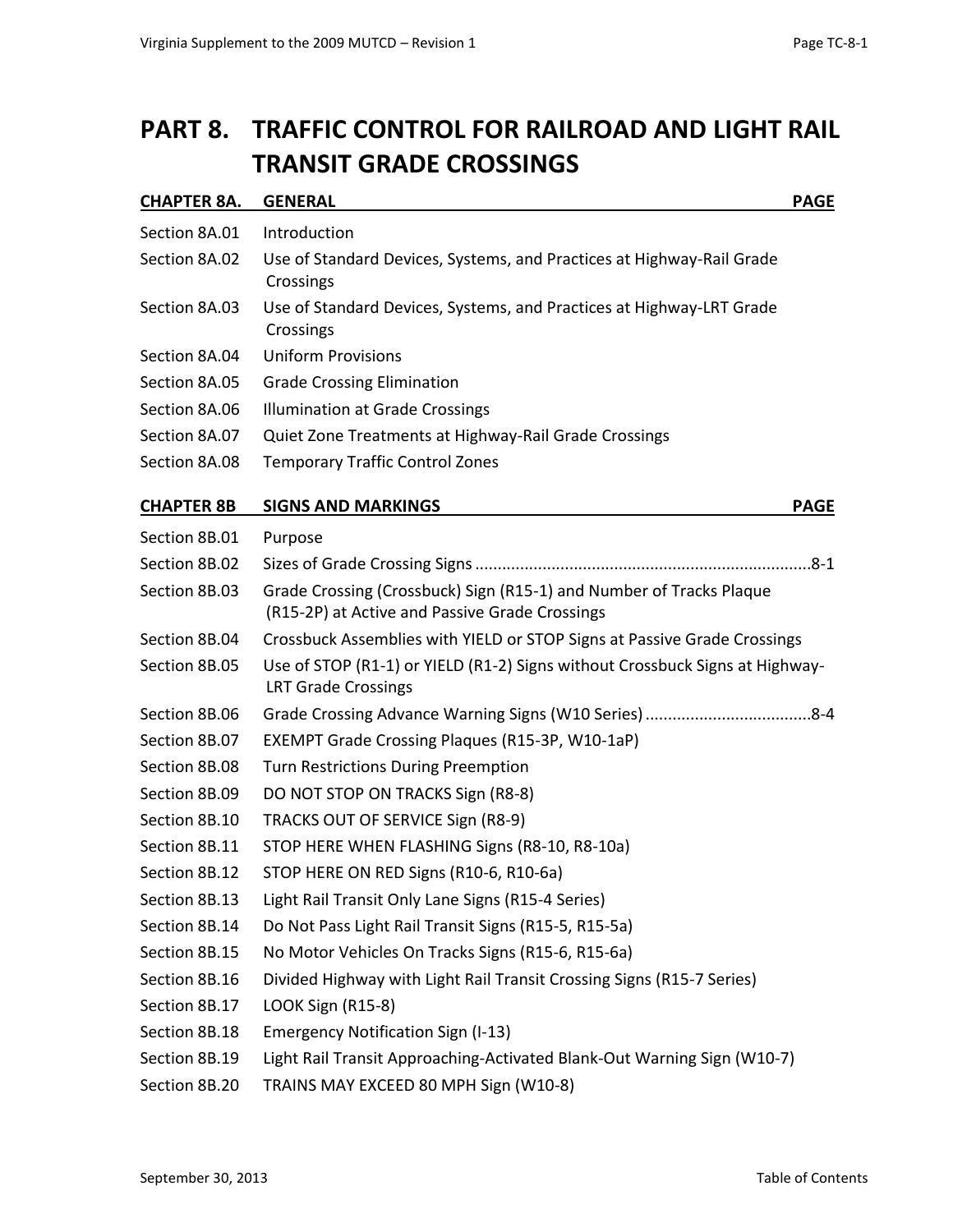- Section 8B.21 NO TRAIN HORN Sign or Plaque (W10-9, W10-9P)
- Section 8B.22 NO GATES OR LIGHTS Plaque (W10-13P)
- Section 8B.23 Low Ground Clearance Grade Crossing Sign (W10-5)
- Section 8B.24 Storage Space Signs (W10-11, W10-11a, W10-11b)
- Section 8B.25 Skewed Crossing Sign (W10-12)
- Section 8B.26 Light Rail Transit Station Sign (I-12)
- Section 8B.27 Pavement Markings
- Section 8B.28 Stop and Yield Lines
- Section 8B.29 Dynamic Envelope Markings

#### **[CHAPTER 8C.](http://mutcd.fhwa.dot.gov/htm/2009/part8/part8c.htm) FLASHING-LIGHT SIGNALS, GATES, AND TRAFFIC CONTROL SIGNALS PAGE**

- [Section 8C.01](http://mutcd.fhwa.dot.gov/htm/2009/part8/part8c.htm#section8C01) Introduction [Section 8C.02](http://mutcd.fhwa.dot.gov/htm/2009/part8/part8c.htm#section8C02) Flashing-Light Signals [Section 8C.03](http://mutcd.fhwa.dot.gov/htm/2009/part8/part8c.htm#section8C03) Flashing-Light Signals at Highway-LRT Grade Crossings [Section 8C.04](http://mutcd.fhwa.dot.gov/htm/2009/part8/part8c.htm#section8C04) Automatic Gates [Section 8C.05](http://mutcd.fhwa.dot.gov/htm/2009/part8/part8c.htm#section8C05) Use of Automatic Gates at LRT Grade Crossings [Section 8C.06](http://mutcd.fhwa.dot.gov/htm/2009/part8/part8c.htm#section8C06) Four-Quadrant Gate Systems [Section 8C.07](http://mutcd.fhwa.dot.gov/htm/2009/part8/part8c.htm#section8C07) Wayside Horn Systems [Section 8C.08](http://mutcd.fhwa.dot.gov/htm/2009/part8/part8c.htm#section8C08) Rail Traffic Detection [Section 8C.09](http://mutcd.fhwa.dot.gov/htm/2009/part8/part8c.htm#section8C09) Traffic Control Signals at or Near Highway-Rail Grade Crossings [Section 8C.10](http://mutcd.fhwa.dot.gov/htm/2009/part8/part8c.htm#section8C10) Traffic Control Signals at or Near Highway-LRT Grade Crossings [Section 8C.11](http://mutcd.fhwa.dot.gov/htm/2009/part8/part8c.htm#section8C11) Use of Traffic Control Signals for Control of LRT Vehicles at Grade Crossings [Section 8C.12](http://mutcd.fhwa.dot.gov/htm/2009/part8/part8c.htm#section8C12) Grade Crossings Within or In Close Proximity to Circular Intersections [Section 8C.13](http://mutcd.fhwa.dot.gov/htm/2009/part8/part8c.htm#section8C13) Pedestrian and Bicycle Signals and Crossings at LRT Grade Crossings **[CHAPTER 8D.](http://mutcd.fhwa.dot.gov/htm/2009/part8/part8d.htm) PATHWAY GRADE CROSSINGS PAGE** [Section 8D.01](http://mutcd.fhwa.dot.gov/htm/2009/part8/part8d.htm#section8D01) Purpose [Section 8D.02](http://mutcd.fhwa.dot.gov/htm/2009/part8/part8d.htm#section8D02) Use of Standard Devices, Systems, and Practices [Section 8D.03](http://mutcd.fhwa.dot.gov/htm/2009/part8/part8d.htm#section8D03) Pathway Grade Crossing Signs and Markings [Section 8D.04](http://mutcd.fhwa.dot.gov/htm/2009/part8/part8d.htm#section8D04) Stop Lines, Edge Lines, and Detectable Warnings
- [Section 8D.05](http://mutcd.fhwa.dot.gov/htm/2009/part8/part8d.htm#section8D05) Passive Devices for Pathway Grade Crossings
- [Section 8D.06](http://mutcd.fhwa.dot.gov/htm/2009/part8/part8d.htm#section8D06) Active Traffic Control Systems for Pathway Grade Crossings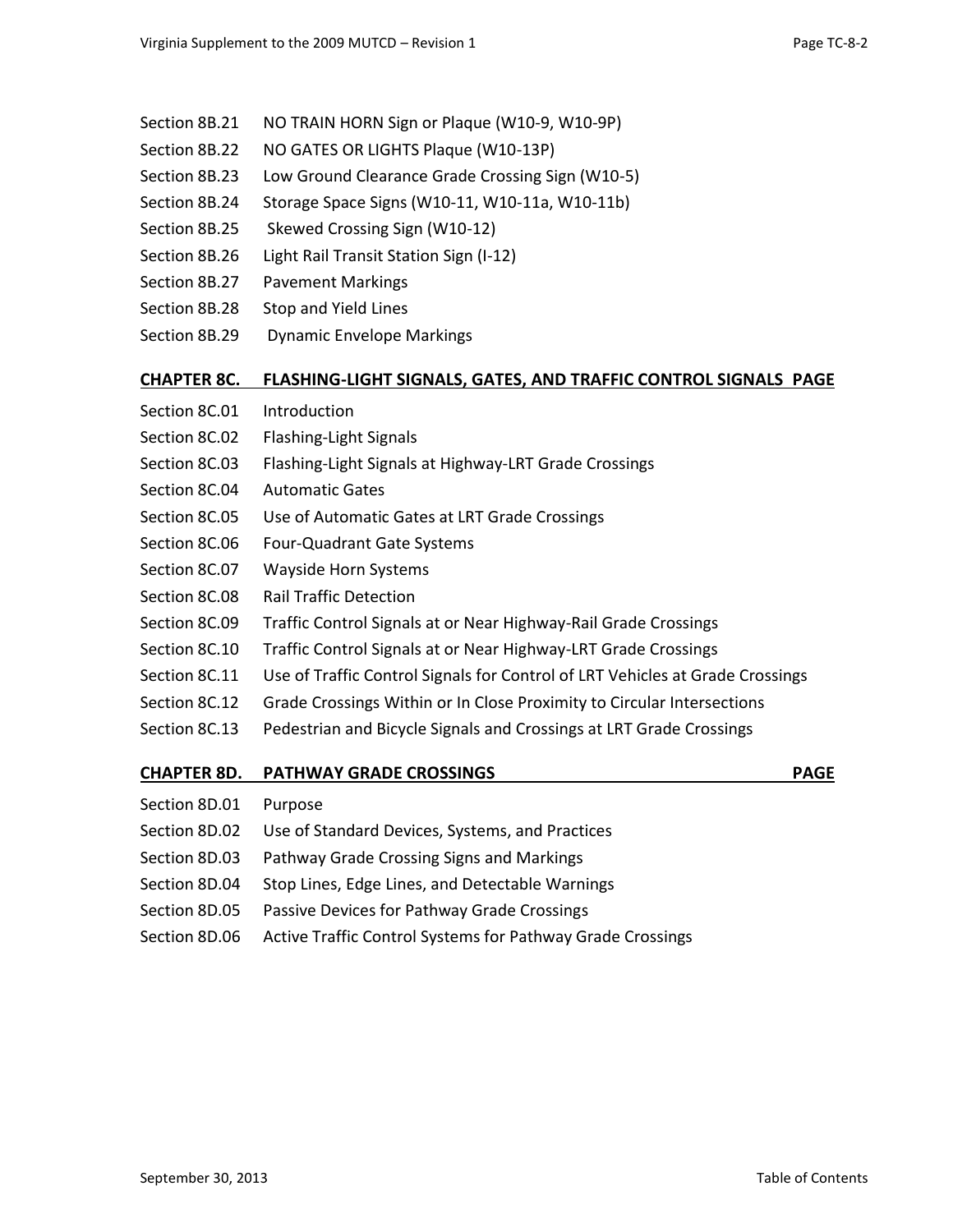# **PART 8**

**TRAFFIC CONTROL FOR RAILROAD AND LIGHT RAIL TRANSIT GRADE CROSSINGS**

# **CHAPTER 8B. SIGNS AND MARKINGS**

### **Section 8B.02 Sizes of Grade Crossing Signs**

**Standard:**

01 **The sizes of grade crossing signs shall be as shown in Table 8B-1(VA) in this Supplement.**

Option:

02 Signs larger than those shown in Table 8B-1(VA) in this Supplement may be used (see Section 2A.11 of this Supplement).

### **Table 8B-1(VA). Grade Crossing Sign and Plaque Minimum Sizes**

| <b>Sign or Plaque</b>                 | Sign<br><b>Designation</b> | <b>Section</b>  | Conventional<br>Road  |                 |                   |                             |                |
|---------------------------------------|----------------------------|-----------------|-----------------------|-----------------|-------------------|-----------------------------|----------------|
|                                       |                            |                 | <b>Single</b><br>Lane | Multi-<br>Lane  | <b>Expressway</b> | <b>Minimum</b>              | Oversized      |
| Stop                                  | $R1-1$                     | 8B.04,<br>8B.05 | $30 \times 30$        | $36 \times 36$  | 36 x 36           |                             | 48 x 48        |
| Yield                                 | $R1-2$                     | 8B.04,<br>8B.05 | 36 x 36<br>x 36       | 48 x 48 x<br>48 | 48 x 48 x 48      | $30 \times 30 \times$<br>30 |                |
| No Right Turn<br><b>Across Tracks</b> | $R3-1a$                    | 8B.08           | 24 x 30               | $30 \times 36$  |                   |                             |                |
| No Left Turn<br><b>Across Tracks</b>  | R3-2a                      | 8B.08           | 24 x 30               | $30 \times 36$  |                   |                             |                |
| Do Not Stop on<br><b>Tracks</b>       | R8-8                       | 8B.09           | 24 x 30               | 24 x 30         | 36 x 48           |                             | 36 x 48        |
| Tracks Out of<br>Service              | R8-9                       | 8B.10           | 24 x 24               | 24 x 24         | 36 x 36           |                             | 36 x 36        |
| Stop Here When<br>Flashing            | R8-10                      | 8B.11           | 24 x 36               | 24 x 36         |                   |                             | $36 \times 48$ |
| Stop Here When<br>Flashing            | R8-10a                     | 8B.11           | 24 x 30               | 24 x 30         |                   |                             | 36 x 42        |
| Stop Here on Red                      | R <sub>10-6</sub>          | 8B.12           | 24 x 36               | 24 x 36         |                   |                             | $36 \times 48$ |
| Stop Here on Red                      | R <sub>10-6a</sub>         | 8B.12           | 24 x 30               | 24 x 30         |                   |                             | 36 x 42        |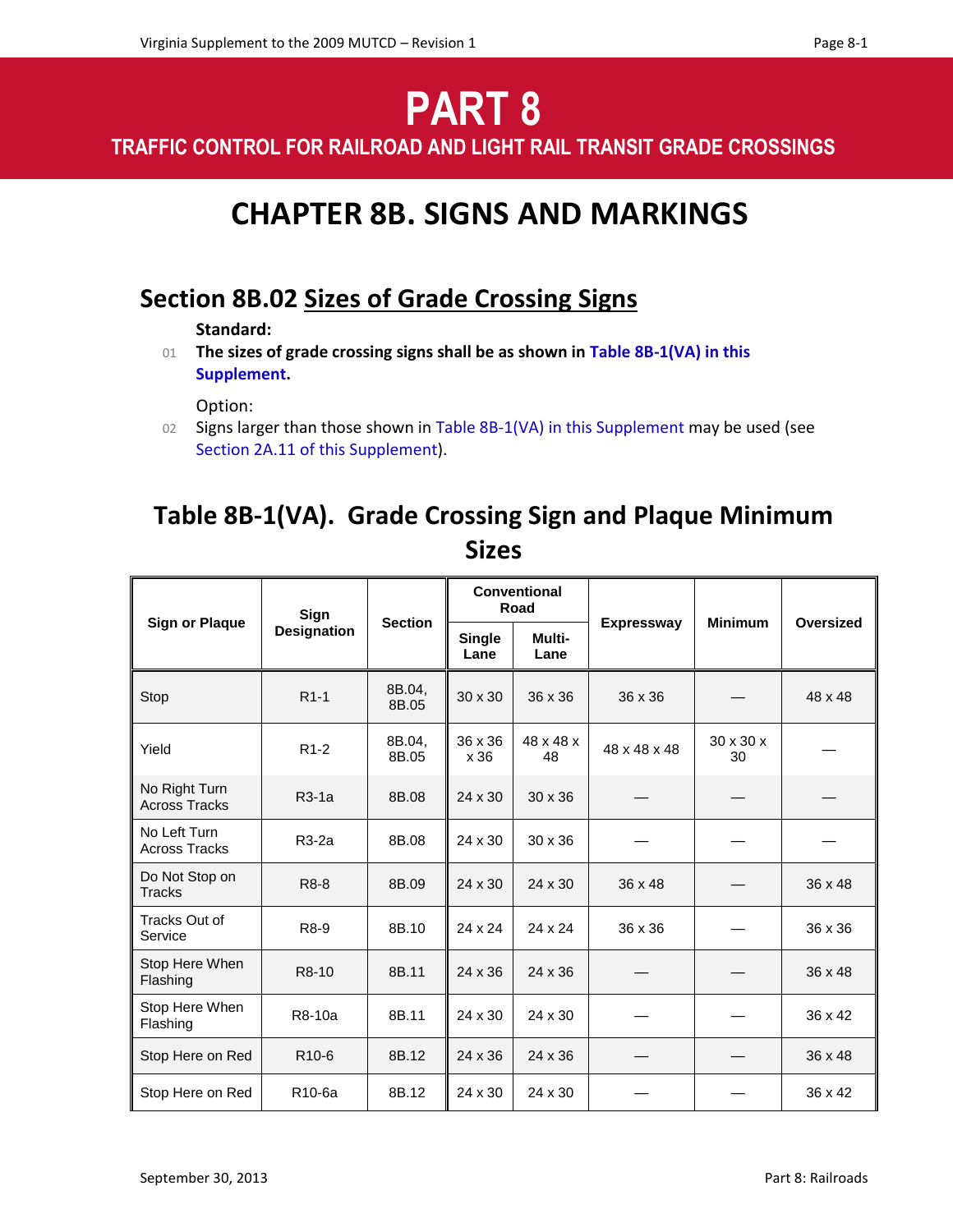| <b>Sign or Plaque</b>                                               | Sign<br><b>Designation</b> | <b>Section</b> | <b>Conventional</b><br>Road |                |                   |                |           |
|---------------------------------------------------------------------|----------------------------|----------------|-----------------------------|----------------|-------------------|----------------|-----------|
|                                                                     |                            |                | <b>Single</b><br>Lane       | Multi-<br>Lane | <b>Expressway</b> | <b>Minimum</b> | Oversized |
| <b>Grade Crossing</b><br>(Crossbuck)                                | R <sub>15-1</sub>          | 8B.03          | 48 x 9                      | 48 x 9         |                   |                |           |
| Number of Tracks<br>(plaque)                                        | R <sub>15-2</sub> P        | 8B.03          | 27 x 18                     | 27 x 18        |                   |                |           |
| Exempt (plaque)                                                     | R15-3P                     | 8B.07          | 24 x 12                     | 24 x 12        |                   |                |           |
| Light Rail Only<br><b>Right Lane</b>                                | R15-4a                     | 8B.13          | 24 x 30                     | 24 x 30        |                   |                |           |
| Light Rail Only<br>Left Lane                                        | R15-4b                     | 8B.13          | 24 x 30                     | 24 x 30        |                   |                |           |
| Light Rail Only<br>Center Lane                                      | R <sub>15-4c</sub>         | 8B.13          | 24 x 30                     | 24 x 30        |                   |                |           |
| Light Rail Do Not<br>Pass                                           | R <sub>15-5</sub>          | 8B.14          | 24 x 30                     | 24 x 30        |                   |                |           |
| Do Not Pass<br>Stopped Train                                        | R15-5a                     | 8B.14          | 24 x 30                     | 24 x 30        |                   |                |           |
| No Motor<br>Vehicles On<br><b>Tracks Symbol</b>                     | R <sub>15-6</sub>          | 8B.15          | 24 x 24                     | 24 x 24        |                   |                |           |
| Do Not Drive On<br><b>Tracks</b>                                    | R15-6a                     | 8B.15          | 24 x 30                     | 24 x 30        |                   |                |           |
| <b>Light Rail Divided</b><br>Highway Symbol                         | R <sub>15</sub> -7         | 8B.16          | 24 x 24                     | 24 x 24        |                   |                |           |
| Light Rail Divided<br><b>Highway Symbol</b><br>(T-<br>Intersection) | R <sub>15</sub> -7a        | 8B.16          | 24 x 24                     | 24 x 24        |                   |                |           |
| Look                                                                | R <sub>15</sub> -8         | 8B.17          | 36 x 18                     | 36 x 18        |                   |                |           |
| <b>Grade Crossing</b><br><b>Advance Warning</b>                     | W10-1                      | 8B.06          | 36 Dia.                     | 36 Dia.        | 48 Dia.           |                | 48 Dia.   |
| Exempt (plaque)                                                     | <b>W10-1aP</b>             | 8B.07          | 24 x 12                     | 24 x 12        |                   |                |           |
| <b>Grade Crossing</b><br>and Intersection<br>Advance<br>Warning     | W10-2,3,4                  | 8B.06          | 36 x 36                     | 36 x 36        | 48 x 48           |                | 48 x 48   |
| Low Ground<br>Clearance                                             | W10-5                      | 8B.23          | 36 x 36                     | 36 x 36        | 48 x 48           |                | 48 x 48   |
| Low Ground<br>Clearance<br>(plaque)                                 | W10-5P                     | 8B.23          | 30 x 24                     | 30 x 24        |                   |                |           |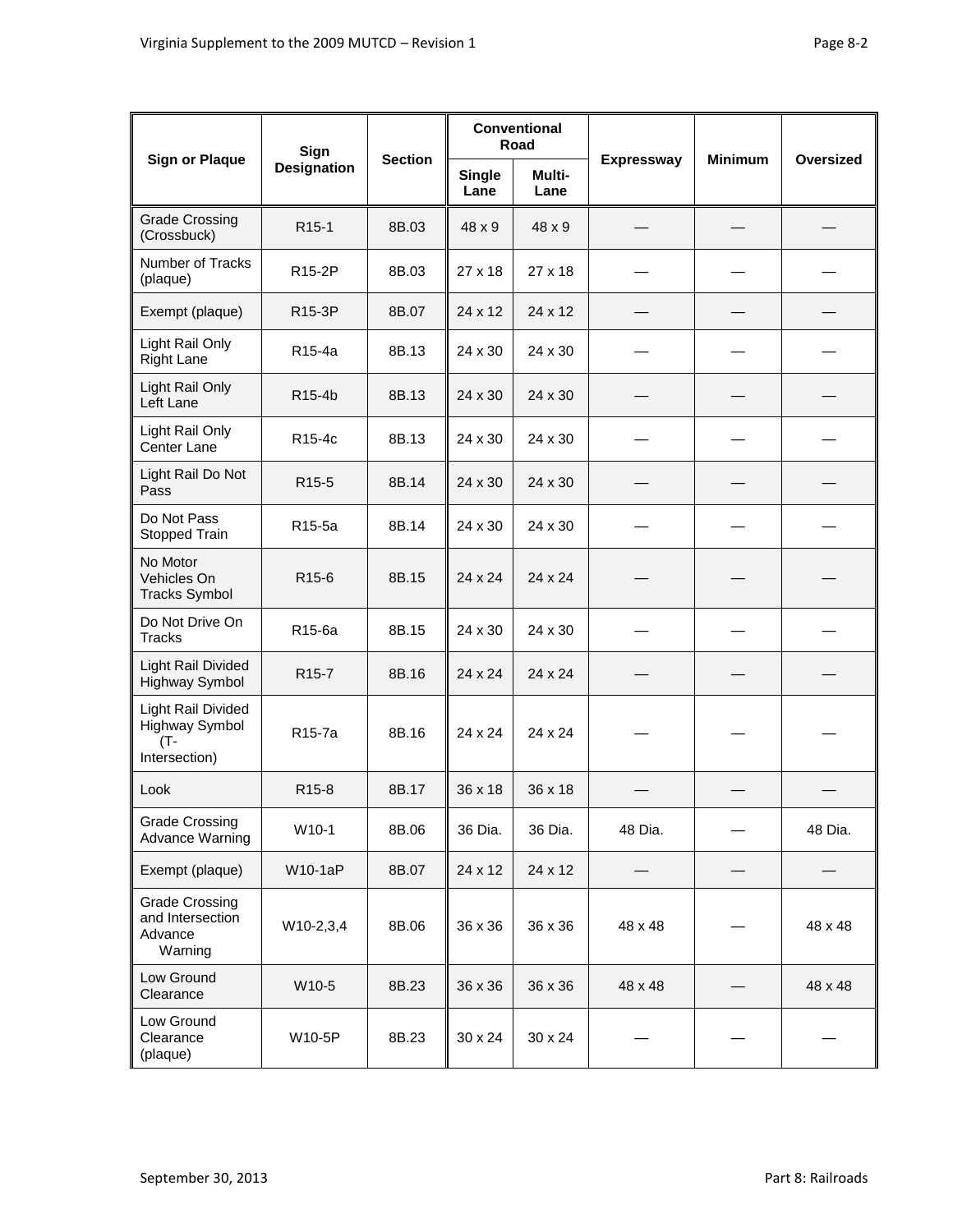| <b>Sign or Plaque</b>                                                                                                                                                                                                                                                   | Sign<br><b>Designation</b> | <b>Section</b> | Conventional<br>Road  |                |                   |                |           |  |
|-------------------------------------------------------------------------------------------------------------------------------------------------------------------------------------------------------------------------------------------------------------------------|----------------------------|----------------|-----------------------|----------------|-------------------|----------------|-----------|--|
|                                                                                                                                                                                                                                                                         |                            |                | <b>Single</b><br>Lane | Multi-<br>Lane | <b>Expressway</b> | <b>Minimum</b> | Oversized |  |
| Light Rail<br><b>Activated Blank-</b><br>Out Symbol                                                                                                                                                                                                                     | W10-7                      | 8B.19          | 24 x 24               | 24 x 24        |                   |                |           |  |
| <b>Trains May</b><br>Exceed 80 MPH                                                                                                                                                                                                                                      | W10-8                      | 8B.20          | 36 x 36               | 36 x 36        | 48 x 48           |                | 48 x 48   |  |
| No Train Horn                                                                                                                                                                                                                                                           | W10-9                      | 8B.21          | 36 x 36               | 36 x 36        | 48 x 48           |                | 48 x 48   |  |
| No Train Horn<br>(plaque)                                                                                                                                                                                                                                               | W10-9P                     | 8B.21          | $30 \times 24$        | $30 \times 24$ |                   |                |           |  |
| Storage Space<br>Symbol                                                                                                                                                                                                                                                 | W10-11                     | 8B.24          | 36 x 36               | 36 x 36        | 48 x 48           |                | 48 x 48   |  |
| Storage Space<br>XX Feet Between<br>Tracks &<br>Highway                                                                                                                                                                                                                 | W10-11a                    | 8B.24          | $30 \times 36$        | $30 \times 36$ |                   |                |           |  |
| Storage Space<br>XX Feet Between<br>Highway &<br><b>Tracks Behind</b><br>You                                                                                                                                                                                            | W10-11b                    | 8B.24          | $30 \times 36$        | $30 \times 36$ |                   |                |           |  |
| <b>Skewed Crossing</b>                                                                                                                                                                                                                                                  | W10-12                     | 8B.25          | 36 x 36               | 36 x 36        | 48 x 48           |                | 48 x 48   |  |
| No Gates or<br>Lights (plaque)                                                                                                                                                                                                                                          | W10-13P                    | 8B.22          | $30 \times 24$        | 30 x 24        |                   |                |           |  |
| <b>Next Crossing</b><br>(plaque)                                                                                                                                                                                                                                        | W10-14P                    | 8B.23          | 30 x 24               | 30 x 24        |                   |                |           |  |
| Use Next<br>Crossing (plaque)                                                                                                                                                                                                                                           | W10-14aP                   | 8B.23          | $30 \times 24$        | $30 \times 24$ |                   |                |           |  |
| Rough Crossing<br>(plaque)                                                                                                                                                                                                                                              | W10-15P                    | 8B.23          | $30 \times 24$        | 30 x 24        |                   |                | 36 x 30   |  |
| <b>Virginia Specific Signs</b>                                                                                                                                                                                                                                          |                            |                |                       |                |                   |                |           |  |
| <b>UNEVEN</b><br><b>TRACKS</b>                                                                                                                                                                                                                                          | <b>W10-V1</b>              | 8B.06          | 36 x 36               | 36 x 36        | 36 x 36           |                | 48 x 48   |  |
| 1. Larger signs may be used when appropriate.<br>Notes:<br>2. Dimensions in inches are shown as width x height.<br>3. Table 9B-1 shows the minimum sizes that may be used for grade crossing signs and plaques that<br>face shared-use paths and pedestrian facilities. |                            |                |                       |                |                   |                |           |  |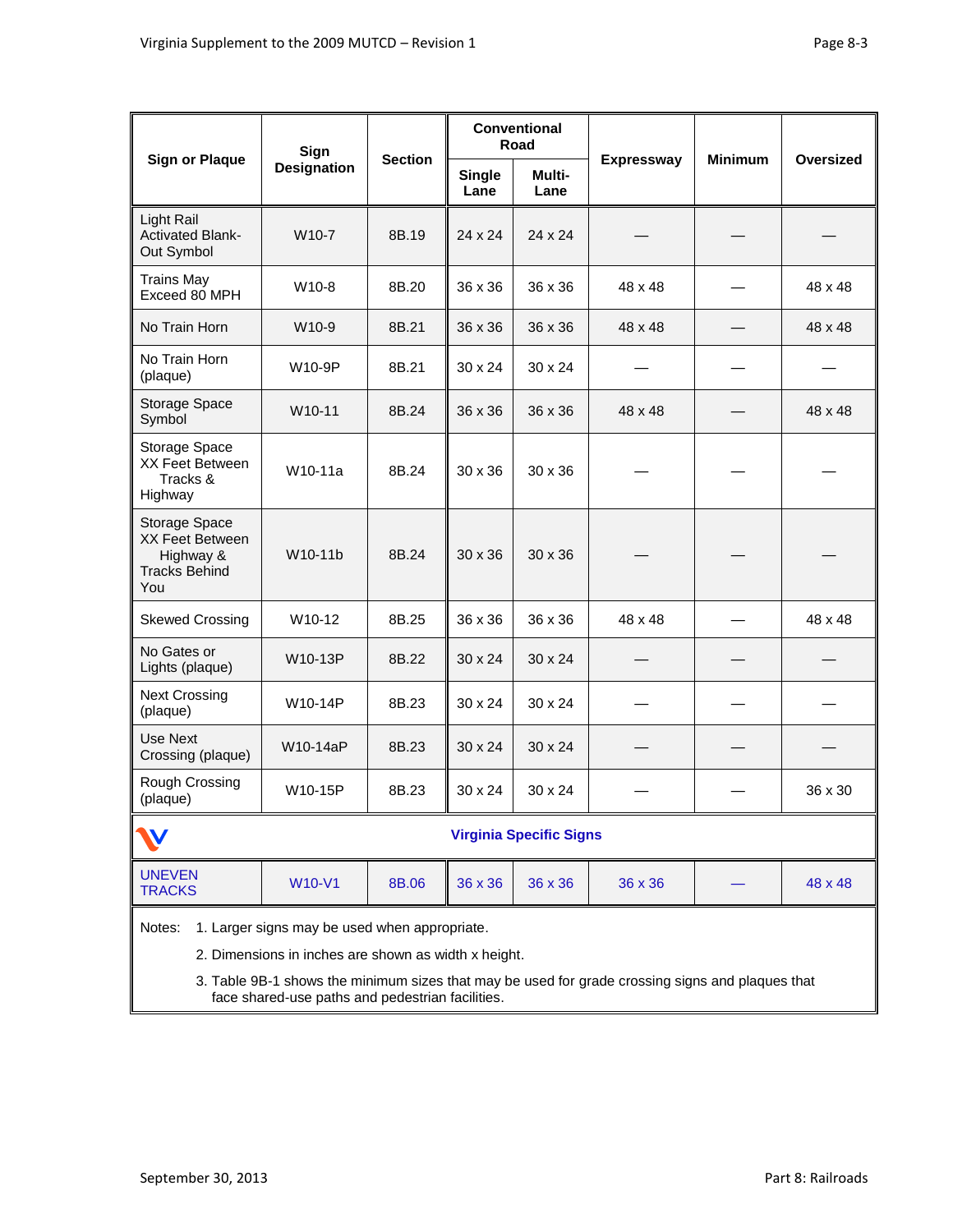# **Section 8B.06 Grade Crossing Advance Warning Signs (W10 Series)**

### **Standard:**

- 01 **A Highway-Rail Grade Crossing Advance Warning (W10-1) sign (see Figure 8B-4(VA) in this Supplement) shall be used on each highway in advance of every highway-rail grade crossing, and every highway-LRT grade crossing in semi-exclusive alignments, except in the following circumstances:**
	- **A. On an approach to a grade crossing from a T-intersection with a parallel highway if the distance from the edge of the track to the edge of the parallel roadway is less than 100 feet and W10-3 signs are used on both approaches of the parallel highway;**
	- **B. On low-volume, low-speed highways crossing minor spurs or other tracks that are infrequently used and road users are directed by an authorized person on the ground to not enter the crossing at all times that approaching rail traffic is about to occupy the crossing;**
	- **C. In business or commercial areas where active grade crossing traffic control devices are in use; or**
	- **D. Where physical conditions do not permit even a partially effective display of the sign.**

### **Figure 8B-4(VA). Warning Signs and Plaques for Grade Crossings**